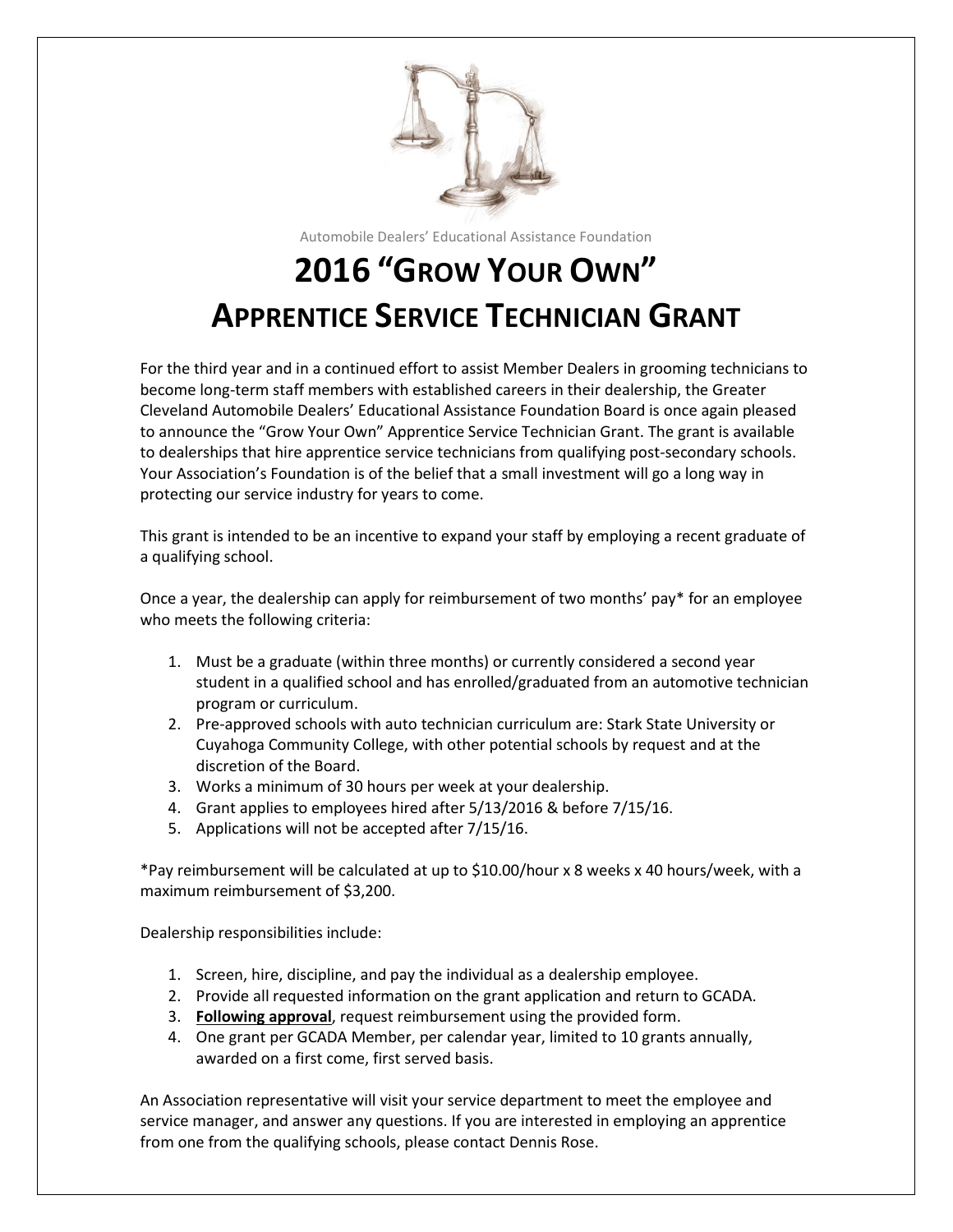| Automobile Dealers' Educational Assistance Foundation                                                                                                                                                                                                                                                                                                         |
|---------------------------------------------------------------------------------------------------------------------------------------------------------------------------------------------------------------------------------------------------------------------------------------------------------------------------------------------------------------|
| <b>2016 "GROW YOUR OWN"</b>                                                                                                                                                                                                                                                                                                                                   |
| <b>APPRENTICE SERVICE TECHNICIAN GRANT</b>                                                                                                                                                                                                                                                                                                                    |
| <b>APPLICATION*</b>                                                                                                                                                                                                                                                                                                                                           |
|                                                                                                                                                                                                                                                                                                                                                               |
|                                                                                                                                                                                                                                                                                                                                                               |
|                                                                                                                                                                                                                                                                                                                                                               |
|                                                                                                                                                                                                                                                                                                                                                               |
|                                                                                                                                                                                                                                                                                                                                                               |
| Date of Hire: National Accounts and Accounts and Accounts and Accounts and Accounts and Accounts and Accounts and                                                                                                                                                                                                                                             |
| Employee must meet the following criteria:                                                                                                                                                                                                                                                                                                                    |
| 1. Must be a graduate (within three months) or currently considered a second year<br>student at a qualified school.<br>2. Pre-approved schools are: Stark State University or Cuyahoga Community College, with<br>other potential schools by request and at the discretion of the Board.<br>3. Works full-time at your dealership for a period of two months. |
|                                                                                                                                                                                                                                                                                                                                                               |
|                                                                                                                                                                                                                                                                                                                                                               |
| Mail to GCADA Attn: Kathy Rutherford<br>10100 Brecksville Rd. Brecksville, OH 44141                                                                                                                                                                                                                                                                           |
| Fax to 440-746-1504                                                                                                                                                                                                                                                                                                                                           |
| *Applications will not be accepted after 7/15/16                                                                                                                                                                                                                                                                                                              |
|                                                                                                                                                                                                                                                                                                                                                               |